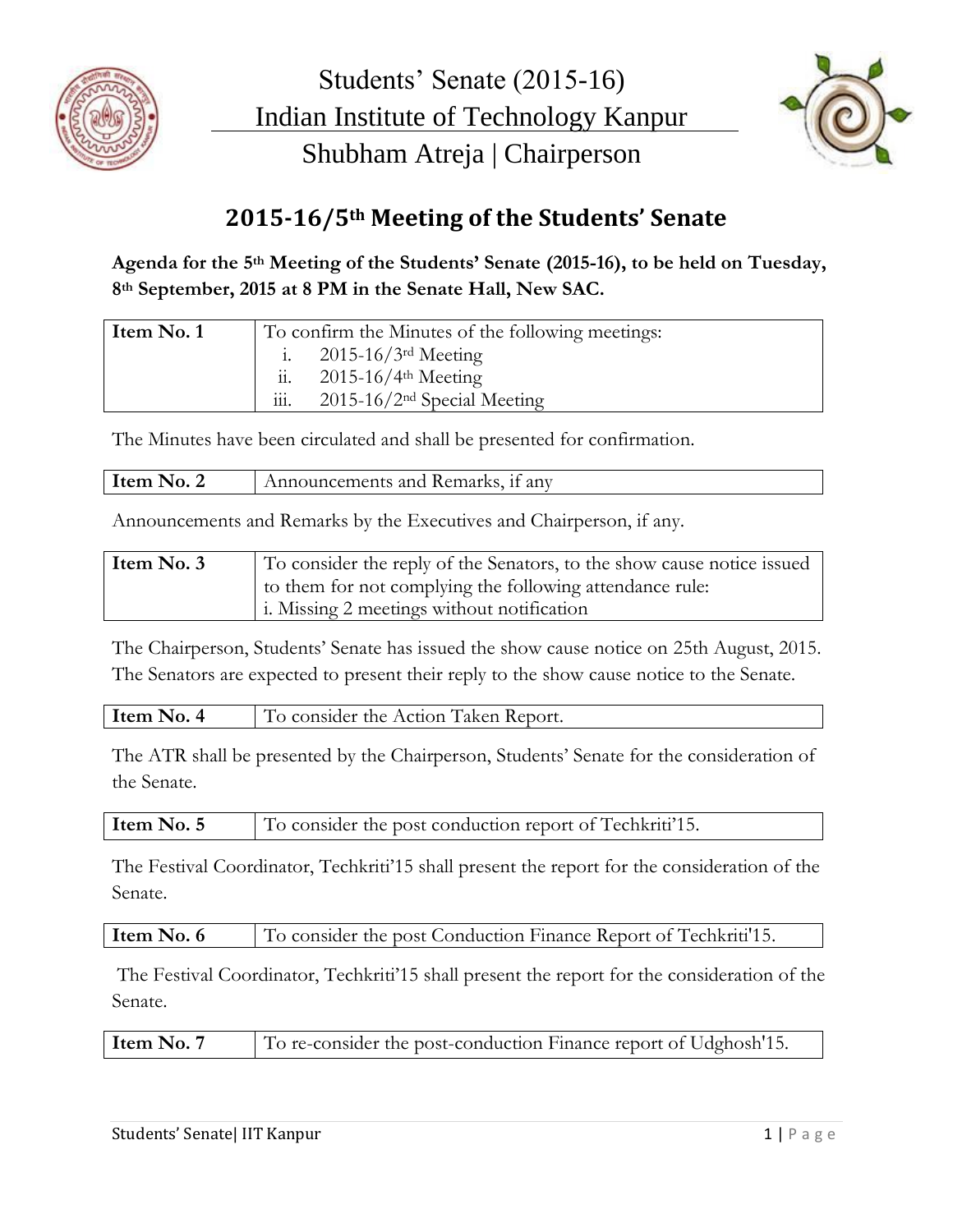



The Head, Finance, Udghosh'15 shall present the report on behalf of the Festival Coordinator for the consideration of the Senate.

| Item No. 8 | To consider the elections for the post of Incharge, PG Academics. |
|------------|-------------------------------------------------------------------|
|------------|-------------------------------------------------------------------|

Mr. Vijay Pal, who was Incharge, PG Academics has been removed by the Students' Senate from the post of the Senator for not complying with the Attendance Policy. Hence, the Chairperson, Students' Senate shall hold fresh elections for the post.

| Item No. 9 | To consider the issue pertaining to the MoUs signed by Techkriti'15 |
|------------|---------------------------------------------------------------------|
|            | team after the deadline.                                            |

A few MoUs were received by the Techkriti'15 team after the last date of signing the MoUs which is the Friday before the Festival. These MoUs were not included in the preconduction report since the deals were accepted after the report was presented. The Techkriti'15 team has requested that they be allowed to consider these MoUs as a onetime exception.

The Chairman, COFA(T) shall present this item for the consideration of the Senate.

| Item $No. 10$ | To consider the proposal regarding the refund of caution money |
|---------------|----------------------------------------------------------------|
|               | taken by the clubs.                                            |

The issue shall be presented by the proposer, Senator, UG Y14, Mr. Shubham Kumar Pandey for the consideration of the Senate.

| Item No. 11 | To consider the proposal of a stationary shop near the Lecture Hall |
|-------------|---------------------------------------------------------------------|
|             | Complex.                                                            |

Mr. Sparsh Grover, Senator, UG Y13 has submitted a proposal for opening a stationary shop near the Lecture Hall Complex. He shall present this item for the consideration of the Senate.

| Item No. 12 | To consider the post-conduction report of Freshers' Inferno'15. |
|-------------|-----------------------------------------------------------------|
|-------------|-----------------------------------------------------------------|

The General Secretary, Games and Sports Council shall present the report for the consideration of the Senate.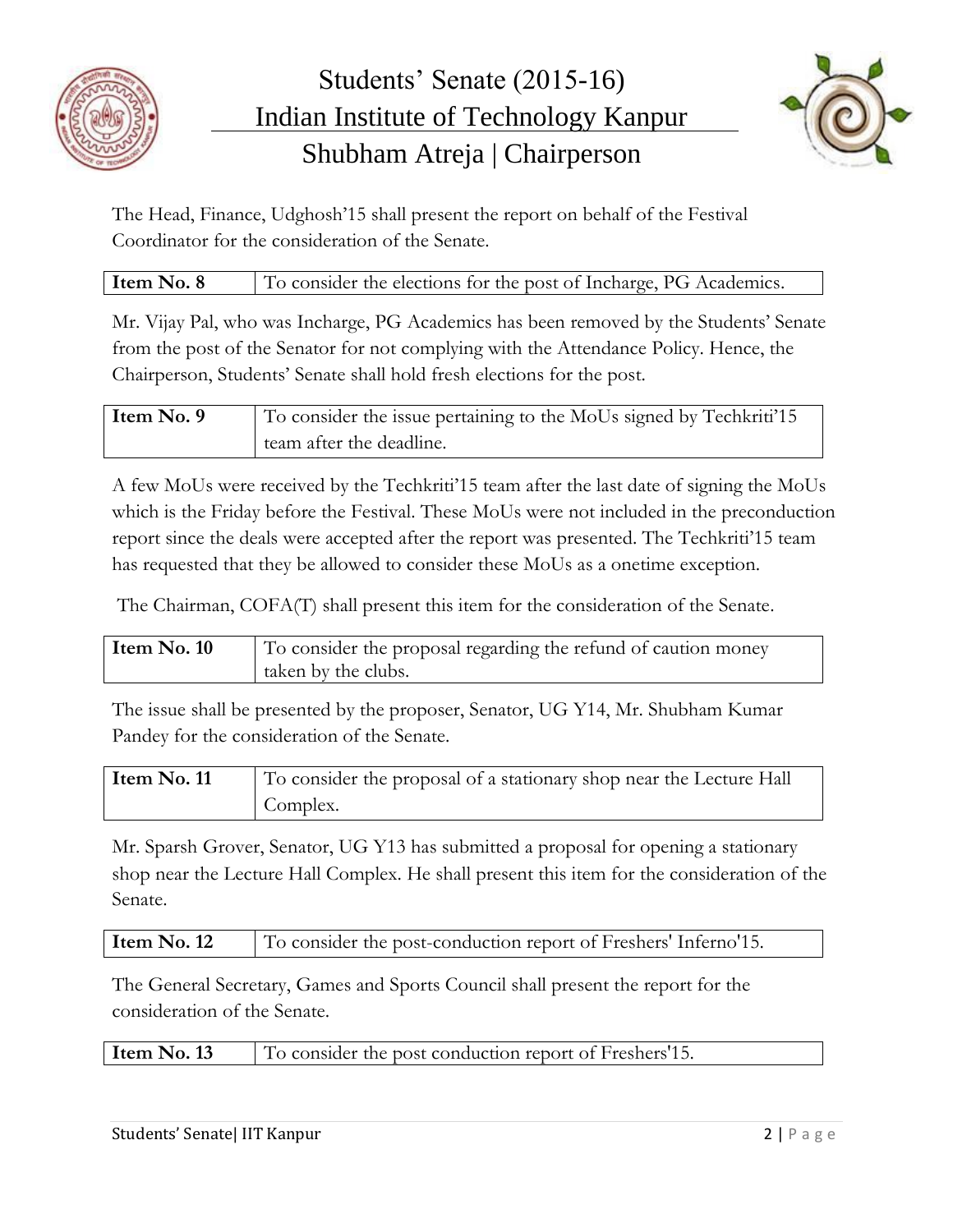



The General Secretary, Cultural Council shall present the report for the consideration of the Senate.

| Item No. 14 |  |  | To consider the proposal of an open fest model during Antaragni'15. |  |
|-------------|--|--|---------------------------------------------------------------------|--|
|-------------|--|--|---------------------------------------------------------------------|--|

The Festival Coordinator, Antaragni'15 has submitted a proposal to have an "Open Fest" model during Antaragni'15.

The proposal was considered by the COFA (A) in its meeting. The proposal and the recommendation shall be presented by the Chairman, COFA (A) for the consideration of the Senate.

| Item No. 15 | To consider the proposal for the formation of a new hobby group |
|-------------|-----------------------------------------------------------------|
|             | named Anime Society.                                            |

Mr. Labhansh Agrawal, through Mr. Ashutosh Ranka, Senator, UG Y13 has submitted a proposal for a new hobby group named Anime Society under the Students' Gymkhana. He shall present the details for the consideration of the Senate.

| Item No. 16 | To consider the proposal for the formation of a new gaming hobby |
|-------------|------------------------------------------------------------------|
|             | group.                                                           |

Mr. Ashutosh Ranka, Senator, UG Y13 has submitted a proposal for a new hobby group for Computer Gaming under the Students' Gymkhana. He shall present the details for the consideration of the Senate.

| Item No. 17 | To consider the proposal for an Online booking system for VH and |
|-------------|------------------------------------------------------------------|
|             | Allied facilities.                                               |

Mr. Ashutosh Ranka, Senator UG Y13 has submitted a proposal for an online booking system for VH and allied facilities. He shall present this item for the consideration of the Senate.

| Item No. 18 | To consider the proposal for the formation of a new hobby group for |
|-------------|---------------------------------------------------------------------|
|             | cycling activities under the Games and Sports Council.              |

Mr. Shubham Gupta, through Samyak Jain, Senator, UG Y13 has submitted a proposal for a new hobby group for cycling activities under the Students' Gymkhana. He shall present the details for the consideration of the Senate.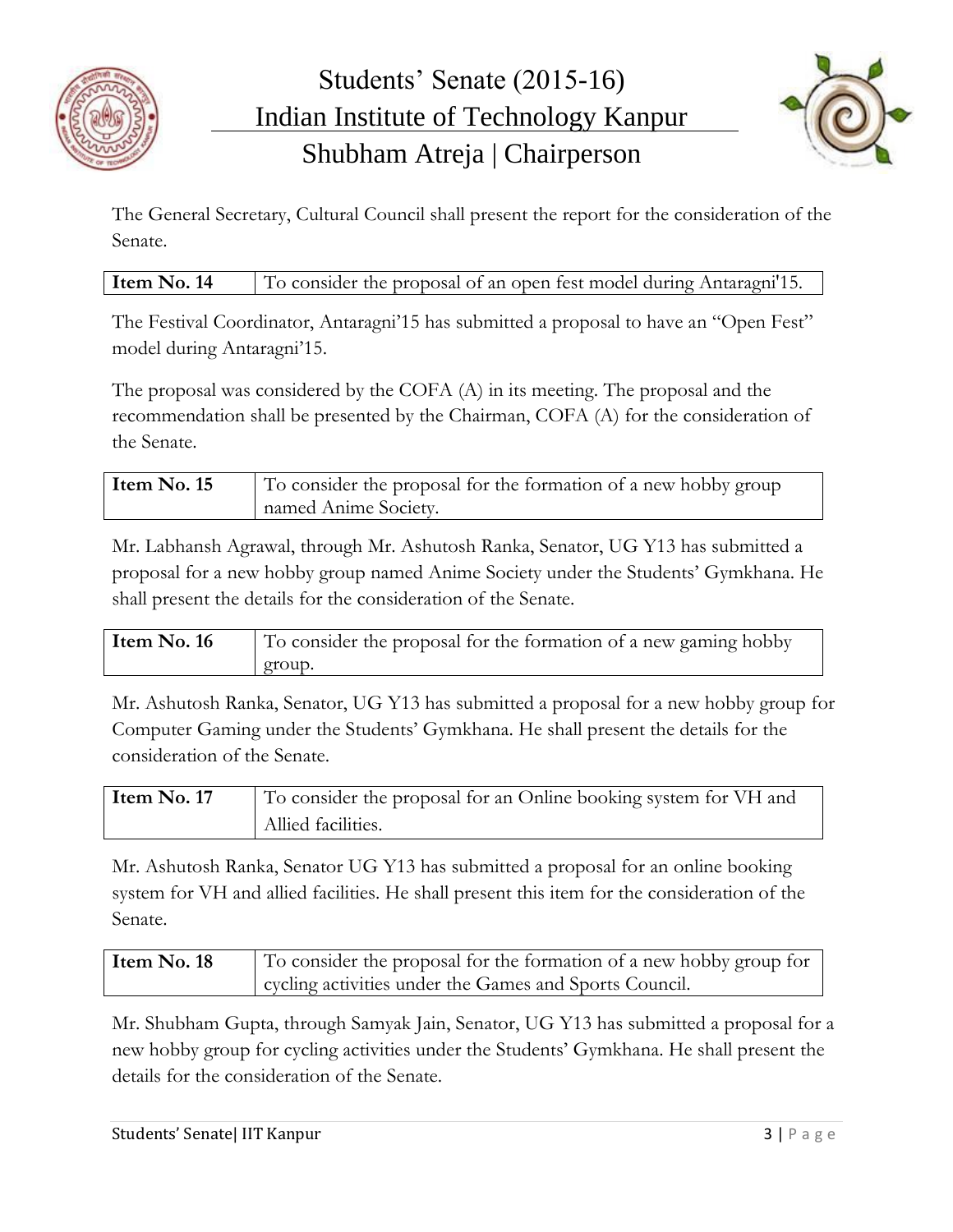



| Item No. 19 | To consider the proposal regarding the structure of Gate in front of |
|-------------|----------------------------------------------------------------------|
|             | TA 202 Laboratory.                                                   |

Mr. Simrat Singh, Senator, UG Y14 shall present this item for the consideration of the Senate.

| Item $No. 20$ | To consider the report of the Fact Finding Committee constituted to |
|---------------|---------------------------------------------------------------------|
|               | look into the issue of a major breach of code of conduct during By- |
|               | Elections $(2015-16)$ .                                             |

The Students' Senate in its 2015-16/4th Meeting had constituted a Fact Finding Committee to look into the issue of a major breach of code of conduct during the By-Elections (2015- 16). The Convener of the committee, Mr. Abhishek Tyagi shall present the report of the committee for the consideration of the Senate.

| Item $No. 21$ | $\vert$ To consider the post conduction report of By-Elections (2015-16). |  |
|---------------|---------------------------------------------------------------------------|--|
|---------------|---------------------------------------------------------------------------|--|

The Chief Election Officer shall present the report for the consideration of the Senate.

| Item No. 22 | To consider the proposed names for the position of Head, Web, |
|-------------|---------------------------------------------------------------|
|             | Udghosh'15.                                                   |

The panel for the post of Head, Web, Udghosh'15 has proposed the following names for the post:

| Swapnil Kumar Nandawana | 13734 |
|-------------------------|-------|
| Kush Singh              | 13371 |

The Convener of the panel shall present this item for the consideration of the Senate.

| To consider the minutes of the 4 <sup>th</sup> Finance Committee.<br>Item $No. 23$ |  |
|------------------------------------------------------------------------------------|--|
|------------------------------------------------------------------------------------|--|

The Finance Convener shall present the minutes of the meeting for the consideration of the Senate.

| Item No. 24 | To consider the proposal to introduce a new entity under the |
|-------------|--------------------------------------------------------------|
|             | Students' Gymkhana, apart from the Clubs and Hobby Groups.   |

The President, Students' Gymkhana along with the Chairperson, Students' Senate and General Secretary, Cultural Council has proposed a new entity called cells under the